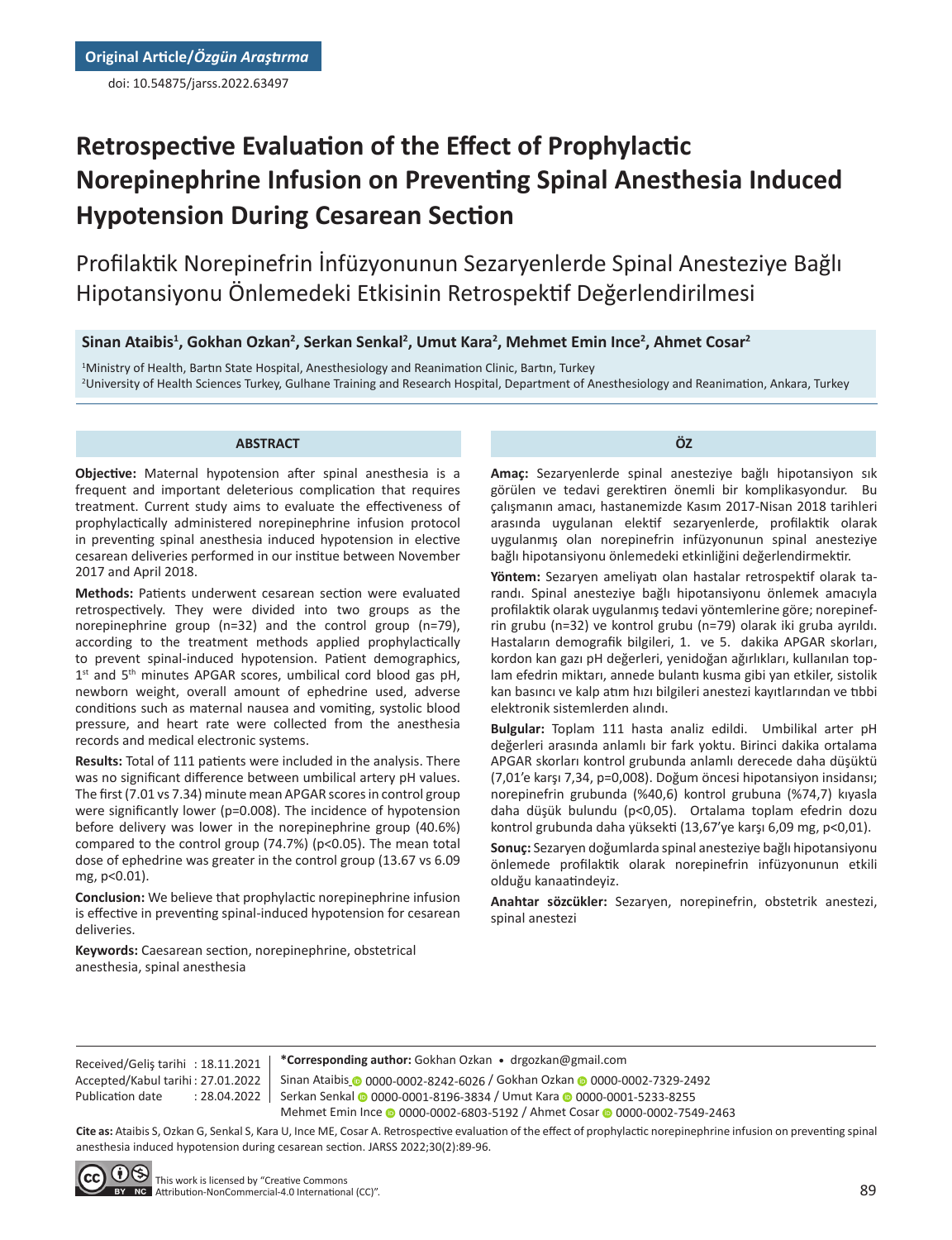## **INTRODUCTION**

Maternal hypotension is the most common complication after spinal anesthesia for cesarean section (1). The incidence of postspinal hypotension in caesarean sections has been reported to be approximately 60% when no measures are taken (2,3). Therefore, the use of prophylactic vasopressors to prevent postspinal hypotension is popular in obstetric anesthesia (2). For a long time, maternal hypotension after spinal anesthesia has been treated with ephedrine as a firstchoice drug. However, its side effects such as tachyphylaxis, tachycardia, and fetal acidemia limited its use. Since phenylephrine crosses placenta less than ephedrine, so it causes less fetal acidosis, which is one of the main reason for recommending the use of phenylephrine (4). However, phenylephrine is known as a potent alpha agonist; hence, it causes bradycardia, which limits its use especially in patients with a low baseline heart rate.

Recently, norepinephrine has just begun to be used in this field. Besides its alpha agonist activity similar to phenylephrine, it has weak beta agonist activity, prevents reflex bradycardia, and reduces cardiac output. The role of norepinephrine in the management of maternal hypotension has been demonstrated in several studies (5,6).

In the present study, we hypothesized that continuous prophylactic norepinephrine infusion protocol that was used for the last six months could have reduced the incidence of maternal hypotension in parturient underwent cesarean section with spinal anesthesia. We also investigated maternal side effects and neonatal outcomes as well as their effects on maternal hemodynamic parameters.

## **MATERIAL and METHODS**

This single-center, retrospective cohort study was conducted in a tertiary hospital. It was approved by the Ethics Committee of Gulhane Training and Research Hospital (Date: 05.04.2018, No: 18/98). The current study included 235 women who underwent cesarean delivery with spinal anesthesia between November 2017–April 2018. Patients with respiratory disease, cardiovascular disease, pregnancy-induced hypertension, fetal anomalies, multiple pregnancy, and missing followup data were excluded. Obtaining informed consent from the patients was waived due to the retrospective nature of the study. The study was carried out in accordance with the Declaration of Helsinki.

Our institution's routine spinal anesthesia protocol for cesarean section includes standard monitorization and recording of the parameters (Electrocardiogram, heart rate, pulse oximetry, and noninvasive blood pressure), 500 mL 0.9% NaCl infusion for pre-loading, performing spinal block at midline approach between L3-L4 intervertebral space with a 25 G pencil-point needle using intrathecal 12.5 mg of hyperbaric bupivacaine and 25 µg of fentanyl.

In the control group (Group C) that did not receive prophylactic norephinephrine infusion, ephedrine (5 mg IV bolus) and atropine (0.5 mg IV) were planned to treat hypotension (if systolic blood pressure decreases ≥20% of the baseline value) and bradycardia (if heart rate< 50 bpm).

Norepinephrine diluted with 0.9% NaCl to reach a final concentration of 4  $\mu$ g mL<sup>-1</sup> was used in this study depending on the choice of the anesthesioloigst. All patients' data were obtained from the patient files and anesthesia records. According to these records norepinephrine infusion started at a rate of 30 mL  $h^{-1}$  just after intrathecal injection was adjusted with respect to the change in baseline systolic blood pressure (SBP) and ephedrine (5 mg IV bolus) was administered in patients with SBP below 80% of the baseline despite maximum rate of norepinephrine infusion (80 mL  $h^{-1}$ ).

Seventy nine of 111 patients, 79 who did not receive norepinephrine infusion considered to be Group C, whereas 32 patients received norepinephrine infusion constituted the study group (Group N).

A decrease in SBP below 80% of the baseline value after spinal anesthesia until delivery was accepted as "*hypotension before delivery*". A decrease in SBP below 80% of the basal value after delivery was accepted as "*hypotension after delivery*". A decrease in heart rate below 50 bpm after spinal anesthesia was accepted as "*bradycardia"*. The number of patients with nausea/vomiting and the total amount of ephedrine used were also documented from anesthesia records.

## **Statistical Analysis**

Statistical analysis was performed using the IBM SPSS for MAC version 25.0 software. Mean±standard deviation, median, minimum and maximum, frequency and percentage values are used in descriptive statistics. The Kolmogorov-Smirnov test was used to consider the normal distribution of continuous variables. The Mann-Whitney U test was used for the comparison of continuous variables. The distribution of the categorical variables in the groups was compared using the Chi-Square test. Values of p<0.05 were considered statistically significant.

### **RESULTS**

During the study period, 235 patients were evaluated for eligibility. In total, 111 patients were included in the analysis (Figure 1). When the groups were compared in terms of demographic features, there was a statistically significant difference only in terms of age (Table I) (p<0.05).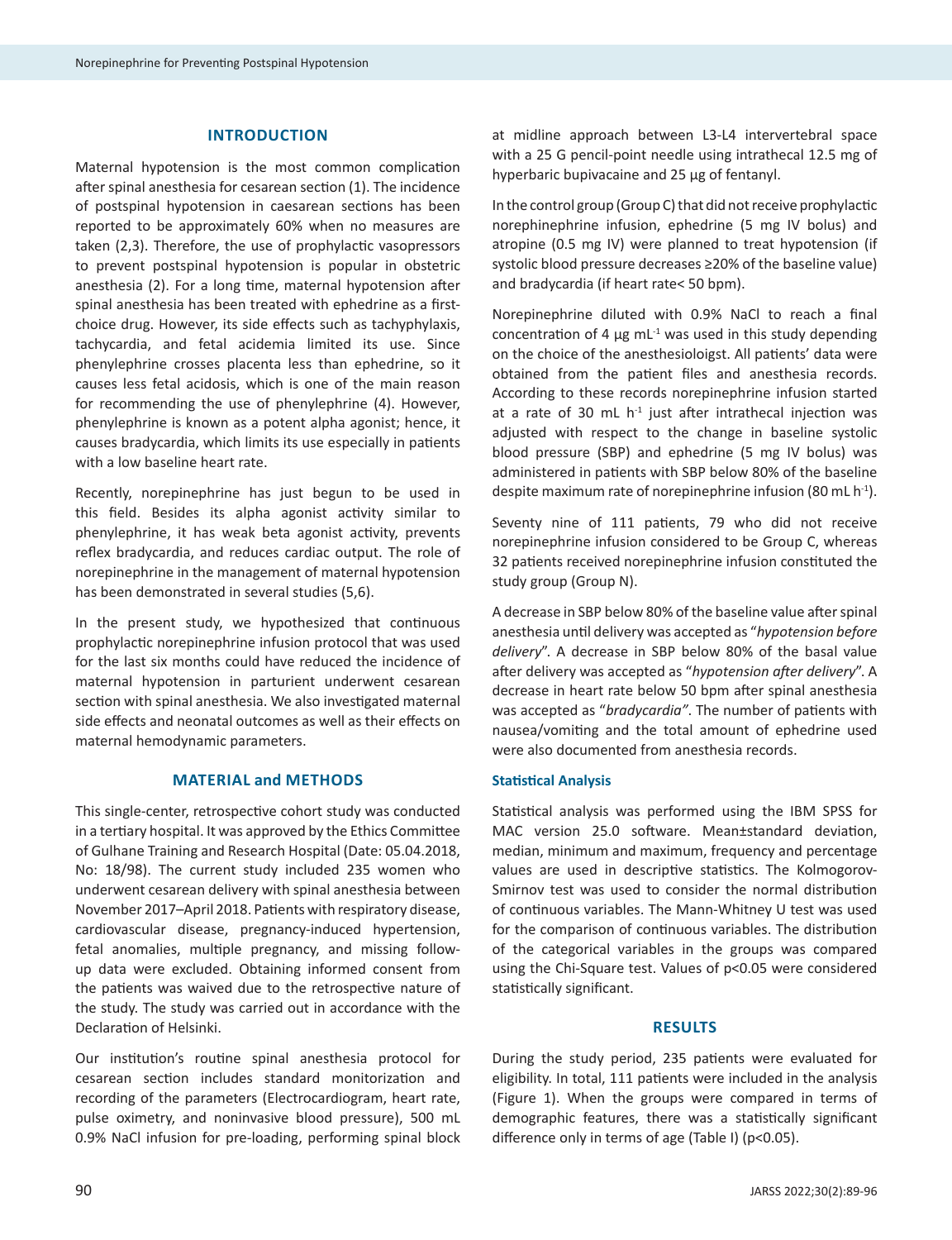

## **Table I.** Patient Demographics

|                            | <b>Control group</b><br>$n=79$ | Norephinephrine group<br>$n=32$ | p    |
|----------------------------|--------------------------------|---------------------------------|------|
| Age (years)                | $29.3 \pm 5.52$                | $31.7 \pm 5.6$                  | 0.02 |
| Height (cm)                | $162 + 5.7$                    | 161±5.9                         | 0.4  |
| Weight (kg)                | 78.2±10.4                      | 78.4±12.6                       | 0.9  |
| BMI ( $\text{kg m}^{-2}$ ) | $29.6 \pm 3.8$                 | $30.2 \pm 5.05$                 | 0.5  |
| Gravida                    | $2.15 \pm 0.89$                | $2.4 \pm 1.1$                   | 0.2  |
| Parity                     | $1.8 + 0.76$                   | $2.09 \pm 0.8$                  | 0.2  |
| Gestasyonel age (weeks)    | 38.6±0.94                      | $38.5 \pm 0.9$                  | 0.5  |

Data are presented mean ± SD.

Neonatal outcomes are shown in Table II. While there was no significant difference in umbilical artery pH values between the groups, but birthweight was significantly lower in the control group than that of the study group (3227±400 vs 3388±426) (p<0.05). Newborns' APGAR scores were measured as a continuous variable and a categorical variable respectively. As a continuous variable, the  $1<sup>st</sup>$  and  $5<sup>th</sup>$  minute mean APGAR scores in the control group were significantly lower than the study group. There was a statistically significant difference in 1<sup>st</sup> minute APGAR scores as a categorical variable, but no difference in 5<sup>th</sup> minute APGAR scores. The SBP values measured at the  $5<sup>th</sup>$ ,  $6<sup>th</sup>$ ,  $7<sup>th</sup>$ , and  $10<sup>th</sup>$  minutes before delivery and 1<sup>st</sup> and 2<sup>nd</sup> minutes after delivery were significantly lower in the control group (p<0.05) (Figure 2, 3). Hearth rate (HR) values measured at the  $3^{\text{rd}}$ ,  $4^{\text{th}}$ ,  $6^{\text{th}}$ ,  $7^{\text{th}}$ ,  $8^{\text{th}}$ ,  $10^{\text{th}}$ , and  $11^{\text{th}}$ minutes before delivery and  $1<sup>st</sup>$  and  $2<sup>nd</sup>$  minutes after delivery were significantly lower in the norepinephrine group (p<0.05) (Figure 4, 5). Furthermore, the HR in the norepinephrine group was markedly lower over time compared to the control group.

The perioperative characteristics of the groups are shown in Table III. The incidence of hypotension before delivery was significantly lower in the norepinephrine group (p<0.05). No difference was observed in the incidence of hypotension after delivery and bradycardia between groups. There was no difference between the groups in terms of the incidence of peroperative nausea and vomiting. The mean total dose of ephedrine was greater in the control group than in the study group (13.67 vs 6.09 mg) (p<0.01).

#### **DISCUSSION**

Our retrospective study demonstrated that prophylactically administered norepinephrine infusion was associated with fewer cases of hypotension and was beneficial for neonatal outcomes compared to the control group. It was also indicated that the total amount of therapeutic vasopressor that was used was lower in the norepinephrine group.

Lower APGAR scores are associated with impaired uteroplacental perfusion caused by postspinal hypotension (7). Therefore, the  $1^{st}$  and  $5^{th}$  minute APGAR scores in this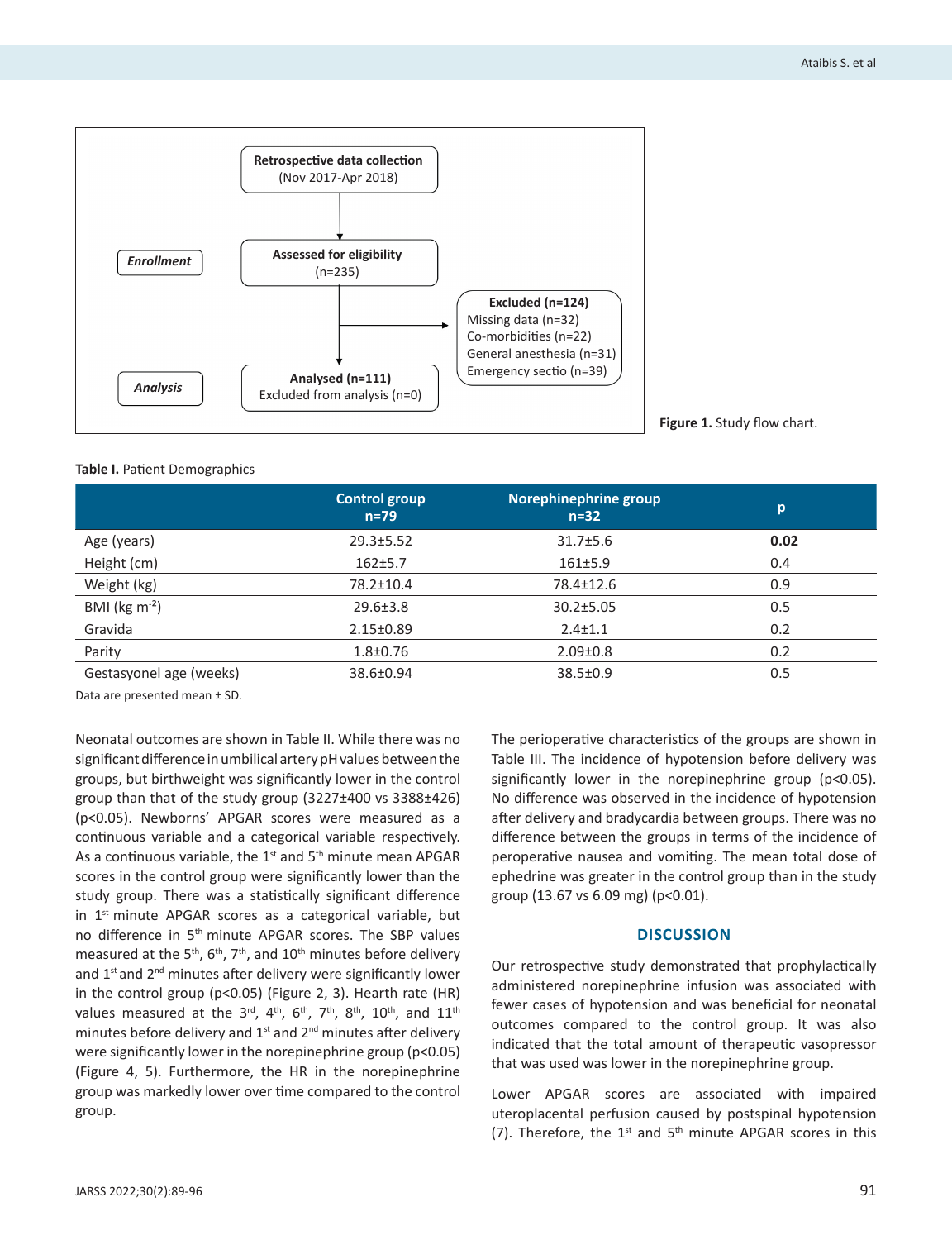#### **Table II.** Neonatal Outcomes

|                                           | <b>Control group</b><br>$n=79$ | Norephinephrine group<br>$n=32$ | p     |
|-------------------------------------------|--------------------------------|---------------------------------|-------|
| Umblical arterial pH                      | 7.35±0.03                      | $7.36 \pm 0.03$                 | 0.6   |
| Birth weight (gr)                         | 3227±400                       | 3388±426                        | 0.04  |
| APGAR score $(1st min)$ , (mean $\pm$ SD) | $7.01 \pm 0.4$                 | $7.34 \pm 0.7$                  | 0.008 |
| APGAR score $(1st min)$ , n $(\%)$        |                                |                                 |       |
| 6                                         | 6(7.6%)                        | $1(3.1\%)$                      | 0.014 |
| 7                                         | 66 (83.5%)                     | 22 (68.8%)                      |       |
| 8                                         | 7(8.9%)                        | 6(18.8%)                        |       |
| 9                                         | $0(0\%)$                       | 3(9.4%)                         |       |
| APGAR score $(5th min)$ , (mean $\pm$ SD) | $9.07 \pm 0.2$                 | $9.2 \pm 0.42$                  | 0.035 |
| APGAR score (5 <sup>th</sup> min), n (%)  |                                |                                 |       |
| 9                                         | 70 (88.6%)                     | 28 (87.5%)                      | 1.000 |
| 10                                        | 9(11.4%)                       | 4 (12.5%)                       |       |

Data are presented mean  $\pm$  SD and n (%).







**Figure 3.** Changes in systolic blood pressure (SBP) after delivery. Markers are means and error bars are standard deviations. **Group C:** Control group; **Group N:** Norephinephrine group; **\*:** p<0.05 compared to Group C.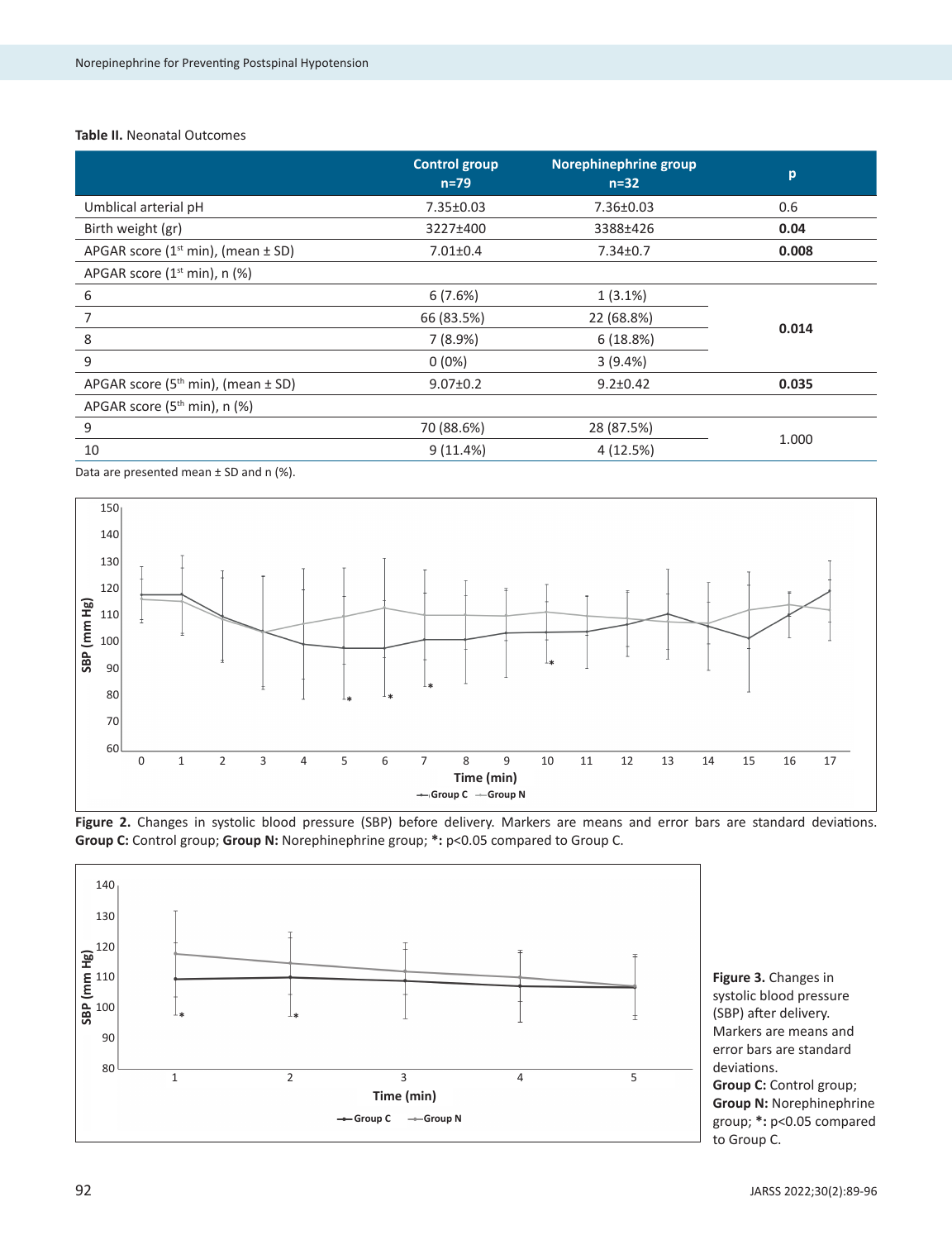

**Figure 4.** Changes in heart rate before delivery. Markers are means and error bars are standard deviations. **Group C:** Control group; **Group N:** Norephinephrine group; **\*:** p<0.05 compared to Group C.



heart rate after delivery. Markers are means and error bars are standard **Group C:** Control group; **Group N:** Norephinephrine group; **\*:** p<0.05 compared to Group C.

# **Table III.** Perioperative Characteristics

|                                        | <b>Control group</b><br>$n = 79$ | Norephinephrine group<br>$n=32$ | p     |
|----------------------------------------|----------------------------------|---------------------------------|-------|
| Postspinal hypotension before delivery | 59 (74.7%)                       | 13 (40.6%)                      | 0.001 |
| Postspinal hypotension after delivery  | 24 (30.4%)                       | 10 (32.3%)                      | 0.84  |
| Bradycardia (<50 bpm)                  | $4(5.1\%)$                       | 2(6.5%)                         | 1.00  |
| Nausea                                 | 29 (36.7%)                       | 6(18.8%)                        | 0.065 |
| Vomiting                               | 6(7.6%)                          | $1(3.1\%)$                      | 0.67  |
| Ephedrine requirements (mg)            | 13.67±11.02                      | $6.09 \pm 8.2$                  | 0.001 |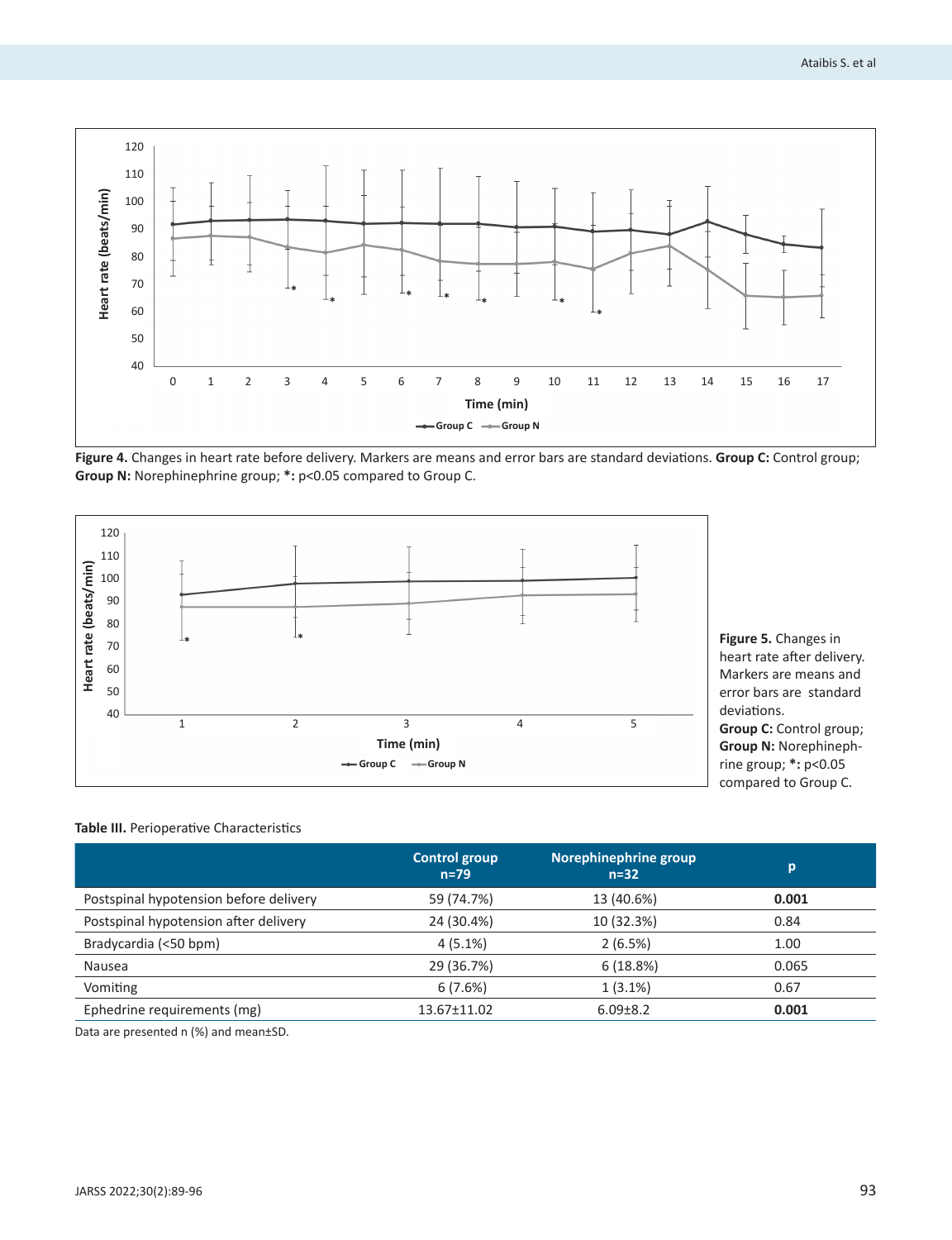study were lower in the control group with a higher incidence of hypotension. However, hypotension due to spinal anesthesia is not the sole determinant of low APGAR scores. The interval between skin incision to delivery and the duration of hypotensive episodes are other possible determinants of APGAR scores (8,9). Anesthesia induction to incision and incision to delivery intervals were not recorded, so they could not be assessed. None of the patients had a hypotension episode lasting longer than two minutes. Although it was reported that prophylactic norepinephrine infusion had a positive effect on APGAR scores, it was observed that it had no effect on the umbilical artery pH values. However, none of the newborns' umbilical pH values were <7.2, it may be a concern that norepinephrine decreases uteroplacental blood flow in cesarean sections (10,11). However, in the present study, which is a relatively small series, the mean umbilical artery pH value of the norepinephrine group was found to be 7.36. Similar results were found with other studies in the literature in that norepinephrine does not impair the umbilical artery pH values, which is an indirect indicator of uteroplacental blood flow (12,13). The effect of the rescue ephedrine boluses are one of the important points that are ignored when evaluating neonatal outcomes in studies like in the current study. Because ephedrine crosses the placenta at a higher rate and causes more fetal acidosis. Although we found better neonatal outcomes in the norepinephrine group compared to the control group, the use of ephedrine as a rescue vasopressor in the norephinephrine group can be considered as a limitation of our study (14,15).

Norepinephrine has  $α$ -adrenergic receptor activity and weak β-adrenergic receptor agonist activity; therefore, it may be an appropriate vasopressor option to protect maternal blood pressure with less adverse effects on HR and cardiac output (5,16). Prophylactic norepinephrine was found to be more efficient in preventing postspinal hypotension in the literature compared to ephedrine or phenylephrine (17,18). The pure α-agonist effect of phenylephrine is one of the key explanations for the initiation of studies on norepinephrine in obstetric anesthesia; it is known to induce reflex bradycardia and reduced cardiac performance due to stimulation of baroreceptors (19,20). A potential benefit of norepinephrine over phenylephrine is that it does not cause maternal bradycardia (5,21). We observed no difference in the bradycardia incidence between the groups, but there was a significant difference in HR values. We may assume that the prophylactic use of norepinephrine lowers HR, but this decrease is above the bradycardia limit and within the safe zone.

Nausea and vomiting are common after cesarean sections under spinal anesthesia. The use of prophylactic vasopressors during cesarean section significantly reduces the frequency of intraoperative nausea and vomiting (22). There was no difference between the groups in terms of nausea and vomiting, even though the frequency of nausea appeared to be lower in the norepinephrine group. Ali Elnabtity et al. reported that there was no statistically significant difference in the incidence of nausea and vomiting between their norepinephrine and ephedrine groups (18). Nausea was observed in 29 out of 35 pregnant women who developed hypotension. It was thought that brainstem hypoperfusion was the most likely cause of nausea in hypotensive patients. It could be listed the causes of nausea in pregnant women without hypotension as follows: peritoneum or uterus traction emotional causes, ambient odor, oxytocin, ergometrine, ephedrine, and intrathecal fentanyl in conjunction with a local anesthetic in the spinal space.

Phenylephrine is suggested as the first step in the prevention and treatment of postpinal maternal hypotension (23). Since the intravenous form of phenylephrine is not available in our country, ephedrine is used as the first-line vasopressor. Despite the lack of evidence, it is recommended that ephedrine can be used as a second-line vasopressor in conditions where prophylactic norepinephrine is used first (24). Although norepinephrine was used as a prophylactic infusion in our current study, it has another additional feature that administered intermittent bolus as in the use of ephedrine (25). Both norepinephrine and phenylephrine effect α-1 receptors directly. In our study, we used ephedrine as a rescue vasopressor in the norepinephrine group and found that the norepinephrine necessiated used significantly less ephedrine than that of the control group.

Concerns regarding the effects of infusing norepinephrine into peripheral veins have been raised. The vasoconstrictor effect of a diluted 5-6  $\mu$ g mL<sup>-1</sup> solution of norepinephrine is seen to be close to that of a 100  $\mu$ g mL<sup>-1</sup> solution of phenylephrine, which is widely used around the world, with no increased risk (26). Apart from infusion, 6 µg intermittent boluses of norephinephrine was shown to be effective in preventing spinal-induced hypotension (23). Those who are concerned about using norepinephrine into peripheral veins can administer diluted intermittent boluses. There is no need for a central catheter if phenylephrine and norepinephrine solutions were diluted and infused via a large intravenous cannula (27). Since it is approximately 10 times more diluted than the dose used in intensive care and large peripheral veins are used, there were no peripheral perfusion problems in any of the patients in our research.

The most important limitation of our study is that it is a single-center, retrospective, and small-cohort research. The fact that a prophylaxis group was compared to a group that was not given any prophylaxis may be criticized as a study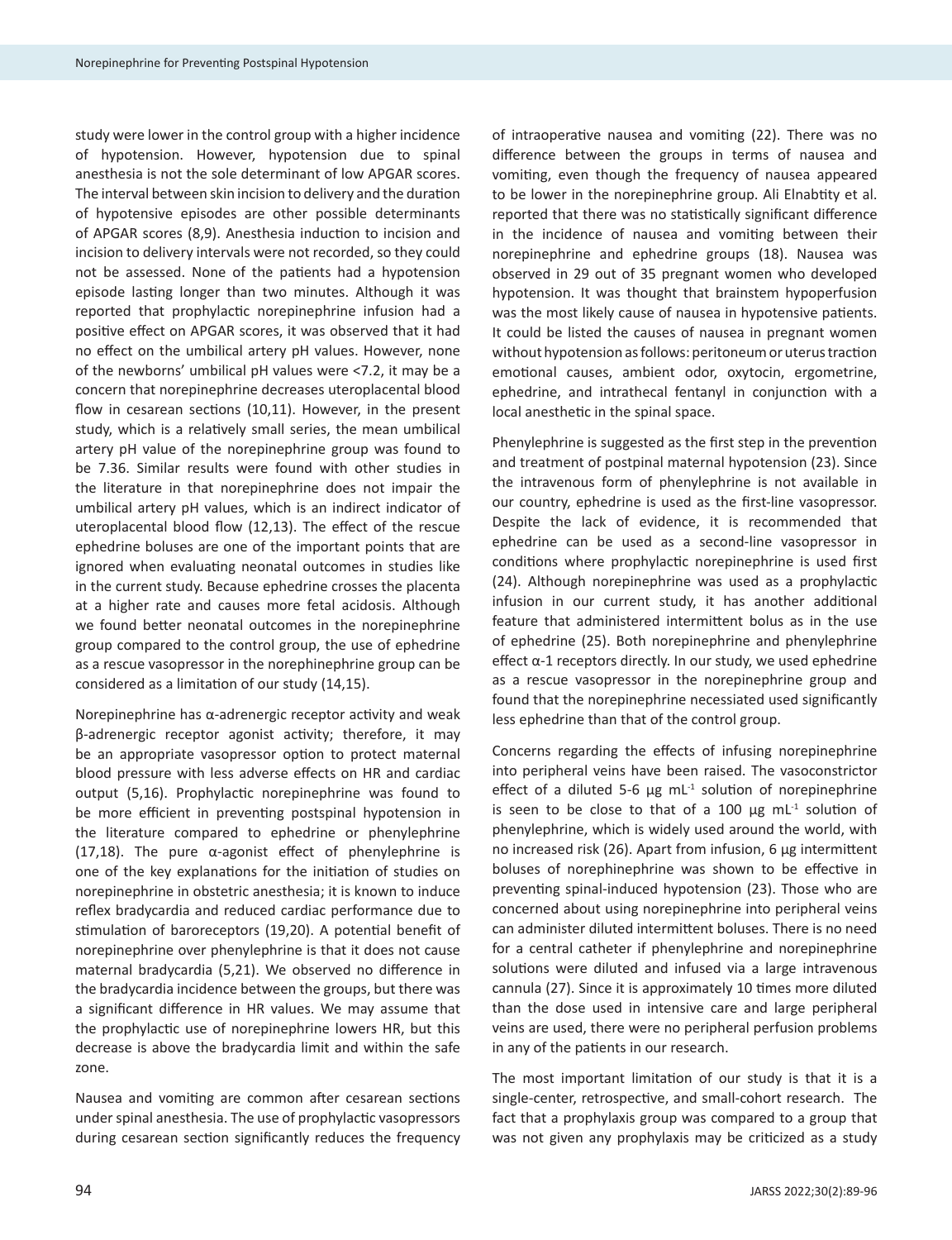design. However, our research will contribute to the literature at a time when more evidence is required to support the widespread use of norepinephrine in obstetrics.

### **CONCLUSION**

Based on retrospective research, we found that prophylactic norepinephrine infusion may minimize the risk of postpinal hypotension during cesarean section, reduce HR without increasing the risk of bradycardia, and improve hemodynamic stability with good fetal and neonatal outcomes. There was a significant reduction in the need for therapeutic ephedrine bolus in pregnant women who received norepinephrine infusion.

We believe that prophylactic norepinephrine infusion is effective in preventing spinal-induced hypotension in cesarean deliveries, but further research is needed as there are not enough studies on the subject in the literature.

## **AUTHOR CONTRIBUTIONS**

**Conception or design of the work:** SA, SS, GO

**Data collection:** SA, SS

**Data analysis and interpretation:** SA, SS, GO

**Drafting the article:** UK, MEI, OC

**Critical revision of the article:** UK, MEI, AC

All authors (SA, GO, SS, UK, MEI, AC) reviewed the results and approved the final version of the manuscript.

**Conflict of Interest:** None

**Funding:** None

**Informed Consent:** Retrospective study

## **REFERENCES**

- 1. Heesen M, Stewart A, Fernando R. Vasopressors for the treatment of maternal hypotension following spinal anaesthesia for elective caesarean section: Past, present and future. Anaesthesia 2015;70(3):252-7.
- 2. Tsen LC. Anesthesia for cesarean delivery. In: Chestnut DH, Wong CA, Tsen LC, Ngan Kee W, Beilin Y, Mhyre J editors. Chestnut's obstetric anesthesia principles and practice, 5<sup>th</sup> ed. Phidelphia: Elseiver Saunders, 2014;545-603.
- 3. İnce ME, Sızlan A, Şenkal S, et al. The efficiency of preventing hypotension by passive leg raise application in pregnant women planned for cesarean section under spinal anesthesia. JARSS 2019;27(2):112-20.
- 4. Cooper DW. Caesarean delivery vasopressor management. Curr Opin Anaesthesiol 2012;25(3):300-8.
- 5. Ngan Kee WD, Lee SWY, Ng FF, Tan PE, Khaw KS. Randomized double-blinded comparison of norepinephrine and phenylephrine for maintenance of blood pressure during spinal anesthesia for cesarean delivery. Anesthesiology 2015;122(4):736-45.
- 6. Ngan Kee WD. A random-allocation graded dose-response study of norepinephrine and phenylephrine for treating hypotension during spinal anesthesia for cesarean delivery. Anesthesiology 2017;127(6):934-41.
- 7. Reynolds F, Seed PT. Anaesthesia for caesarean section and neonatal acid-base status: A meta-analysis. Anaesthesia 2005;60(7):636-53.
- 8. Knigin D, Avidan A, Weiniger CF. The effect of spinal hypotension and anesthesia-to-delivery time interval on neonatal outcomes in planned cesarean delivery. Am J Obstet Gynecol 2020;223(5):747.e1-13.
- 9. Maayan-Metzger A, Schushan-Eisen I, Todris L, Etchin A, Kuint J. Maternal hypotension during elective cesarean section and short-term neonatal outcome. Am J Obstet Gynecol 2010;202(1):56.e1-5.
- 10. Sodha RJ, Proegler M, Schneider H. Transfer and metabolism of norepinephrine studied from maternal-to-fetal and fetalto- maternal sides in the in vitro perfused human placental lobe. Am J Obstet Gynecol 1984;148(4):474-81.
- 11. Sandler M, Ruthven CRJ, Wood C. Metabolism of C14 norepinephrine and C14-epinephrine and their transmission across the human placenta. Int J Neuropharmacology 1964;3(1):123-8.
- 12. Hasanin AM, Amin SM, Agiza NA, et al. Norepinephrine infusion for preventing postspinal anesthesia hypotension during cesarean delivery. Anesthesiology 2019;130(1):55-62.
- 13. Mohta M, Garg A, Chilkoti GT, Malhotra RK. A randomised controlled trial of phenylephrine and noradrenaline boluses for treatment of postspinal hypotension during elective caesarean section. Anaesthesia 2019;74(7):850-5.
- 14. Mercier FJ, Soued M, Morau E, Ngan Kee WD. Noradrenaline for haemodynamic control in obstetric anaesthesia: Is it now a suitable alternative to phenylephrine? Anaesth Crit Care Pain Med 2019;38(6):591-3.
- 15. Lee A, Ngan Kee W. Effects of vasoactive medications and maternal positioning during cesarean delivery on maternal hemodynamics and neonatal acid-base status. Clin Perinatol 2019;46(4):765-83.
- 16. Hoyme M, Scheungraber C, Reinhart K, Schummer W. Comparison of norepinephrine and cafedrine/theodrenaline regimens for maintaining maternal blood pressure during spinal anaesthesia for caesarean section. Obstet Gynecol Int J 2015;2015:714966.
- 17. Vallejo MC, Attaallah AF, Elzamzamy OM, et al. An open‐ label randomized controlled clinical trial for comparison of continuous phenylephrine versus norepinephrine infusion in prevention of spinal hypotension during cesarean delivery. Int J Obstet Anesth 2017;29:18-25.